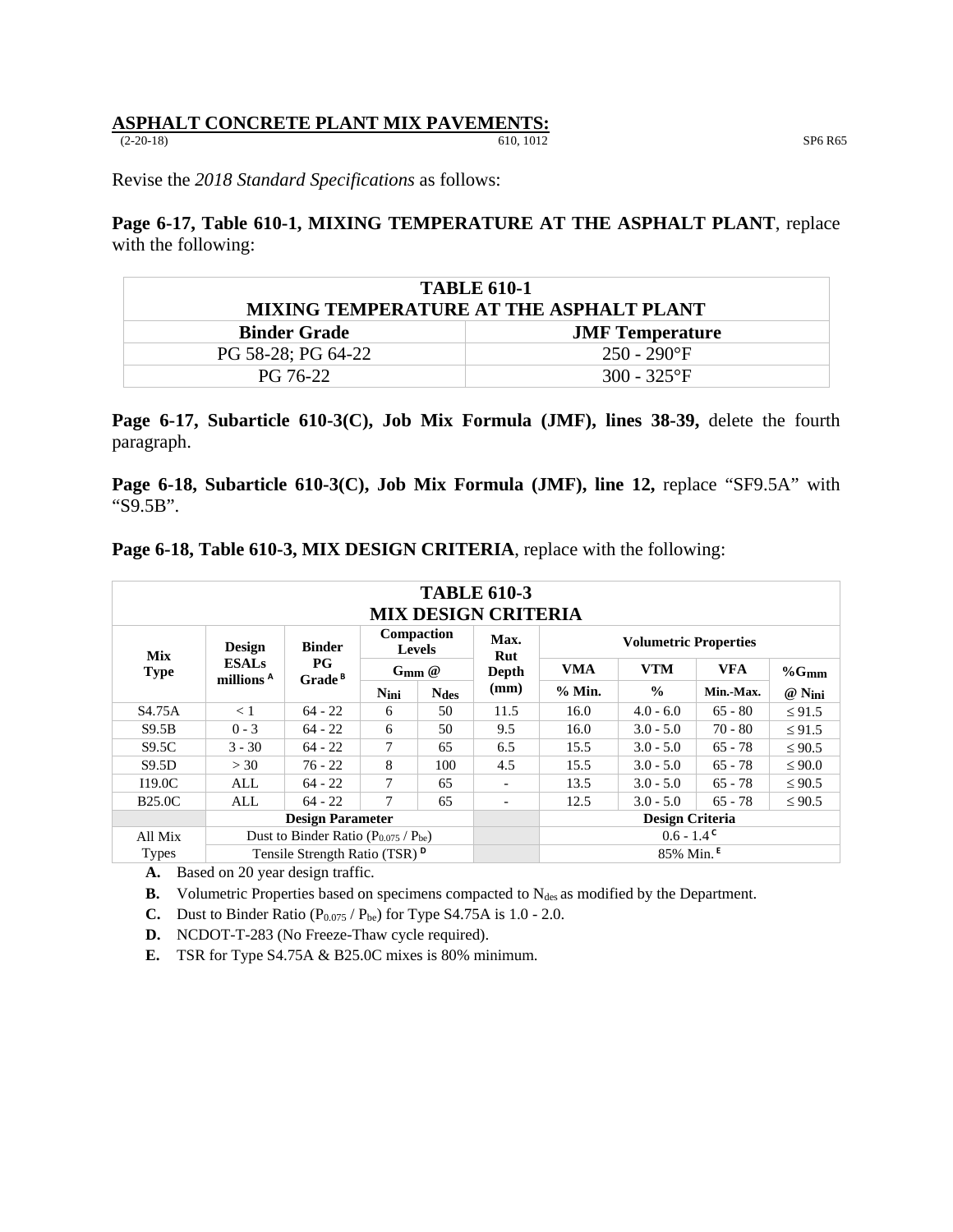**Page 6-19, Table 610-5, BINDER GRADE REQUIREMENTS (BASED ON RBR%)**, replace with the following:

| <b>TABLE 610-5</b><br><b>BINDER GRADE REQUIREMENTS (BASED ON RBR%)</b> |                  |                                |               |  |  |
|------------------------------------------------------------------------|------------------|--------------------------------|---------------|--|--|
| <b>Mix Type</b>                                                        | %RBR $\leq 20\%$ | $21\% \leq \%$ RBR $\leq 30\%$ | %RBR > $30\%$ |  |  |
| S <sub>4.75</sub> A,<br>S9.5B, S9.5C,<br>I19.0C, B25.0C                | PG 64-22         | PG $64-22^{\rm A}$             | PG 58-28      |  |  |
| <b>S9.5D, OGFC</b>                                                     | $PG 76-22^B$     | n/a                            | n/a           |  |  |

**A.** If the mix contains any amount of RAS, the virgin binder shall be PG 58-28.

**B.** Maximum Recycled Binder Replacement (%RBR) is 18% for mixes using PG 76-22 binder.

## **Page 6-20, Table 610-6, PLACEMENT TEMPERATURES FOR ASPHALT,** replace with the following:

| <b>TABLE 610-6</b><br>PLACEMENT TEMPERATURES FOR ASPHALT                       |                             |  |  |  |
|--------------------------------------------------------------------------------|-----------------------------|--|--|--|
| <b>Minimum Surface and Air Temperature</b><br><b>Asphalt Concrete Mix Type</b> |                             |  |  |  |
| <b>B25.0C</b>                                                                  | $35^{\circ}F$               |  |  |  |
| <b>I19.0C</b>                                                                  | $35^{\circ}F$               |  |  |  |
| S <sub>4.75</sub> A, S <sub>9.5</sub> B, S <sub>9.5</sub> C                    | $40^{\circ}$ F <sup>A</sup> |  |  |  |
| <b>S9.5D</b>                                                                   | $50^{\circ}$ F              |  |  |  |

**A.** If the mix contains any amount of RAS, The virgin binder shall be PG 58-28.

## **Page 6-23, Table 610-7, DENSITY REQUIREMENTS,** replace with the following:

| <b>TABLE 610-7</b><br><b>DENSITY REQUIREMENTS</b>                             |                   |  |  |  |
|-------------------------------------------------------------------------------|-------------------|--|--|--|
| Minimum $\%$ G <sub>mm</sub><br><b>Mix Type</b><br>(Maximum Specific Gravity) |                   |  |  |  |
| S <sub>4.75</sub> A                                                           | $85.0^{\text{A}}$ |  |  |  |
| S9.5B                                                                         | 90.0              |  |  |  |
| S9.5C, S9.5D, I19.0C, B25.0C                                                  | 92.0              |  |  |  |

**A.** Compaction to the above specified density will be required when the S4.75A mix is applied at a rate of 100 lbs/sy or higher.

## **Page 6-32, Article 610-16 MEASUREMENT AND PAYMENT,** replace with the following:

| Pay Item                                          | Pay Unit |
|---------------------------------------------------|----------|
| Asphalt Concrete Base Course, Type B25.0C         | Ton      |
| Asphalt Concrete Intermediate Course, Type I19.0C | Ton      |
| Asphalt Concrete Surface Course, Type S4.75A      | Ton      |